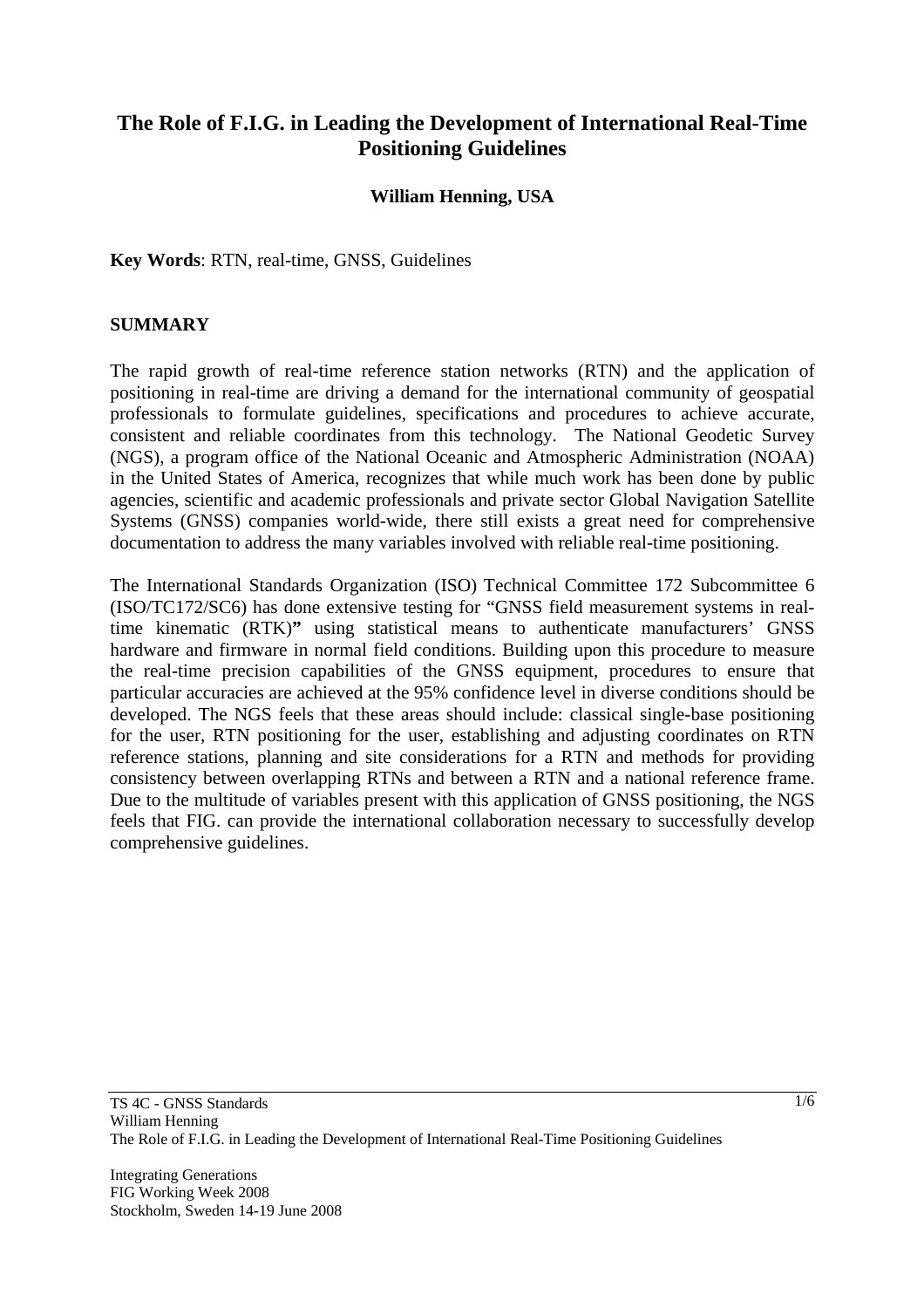# **The Role of F.I.G. in Leading the Development of International Real-Time Positioning Guidelines**

### **William Henning, USA**

## **I. BACKGROUND**

The International Standards Organization (ISO) Technical Committee 172, Subcommittee 6, (ISO/TC172/SC6) which deals with geodetic and surveying instruments, has recently published international standards<sup>1</sup> for GNSS field measurement systems. The subcommittee is comprised of 8 participating countriesand 10 observing countries and also includes representatives from major GNSS manufacturers.

This document:

"…specifies field procedures to be adopted when determining and evaluating the precision (repeatability) of GNSS field measurement systems (this includes GPS and GLONASS as well as the future systems such as GALILEO) in real-time kinematic (GNSS RTK) and their ancillary equipment when used in building, surveying and industrial measurements. Primarily, these tests are intended to be field verifications of the suitability of a particular instrument for the required application at hand, and to satisfy the requirements of other standards*. They are*  not proposed as tests for acceptance or performance evaluations that are more *comprehensive in nature*."

This then gives confidence that the GNSS equipment is functioning properly and will achieve precisions to meet the manufacturer's claim. The ISO 17123-8:2007 document describes two distinct types of tests to determine the GNSS equipment's capability to meet manufacturers' precision specifications: The *Simplified Test* and the *Full Test*

Both methods use the following configuration of one base and two rover points as shown in the ISO 17123-8:2007 document (replicated below):

<sup>1</sup> ISO 17123-8:2007 Optics and optical instruments -- Field procedures for testing geodetic and surveying instruments -- Part 8: GNSS field measurement systems in real-time kinematic (RTK), web page:

 $2/6$ 

TS 4C - GNSS Standards http://www.iso.org/iso/iso\_catalogue/catalogue\_tc/catalogue\_detail.htm?csnumber=42213&commid=53686

William Henning

 $\overline{a}$ 

The Role of F.I.G. in Leading the Development of International Real-Time Positioning Guidelines

Integrating Generations FIG Working Week 2008 Stockholm, Sweden 14-19 June 2008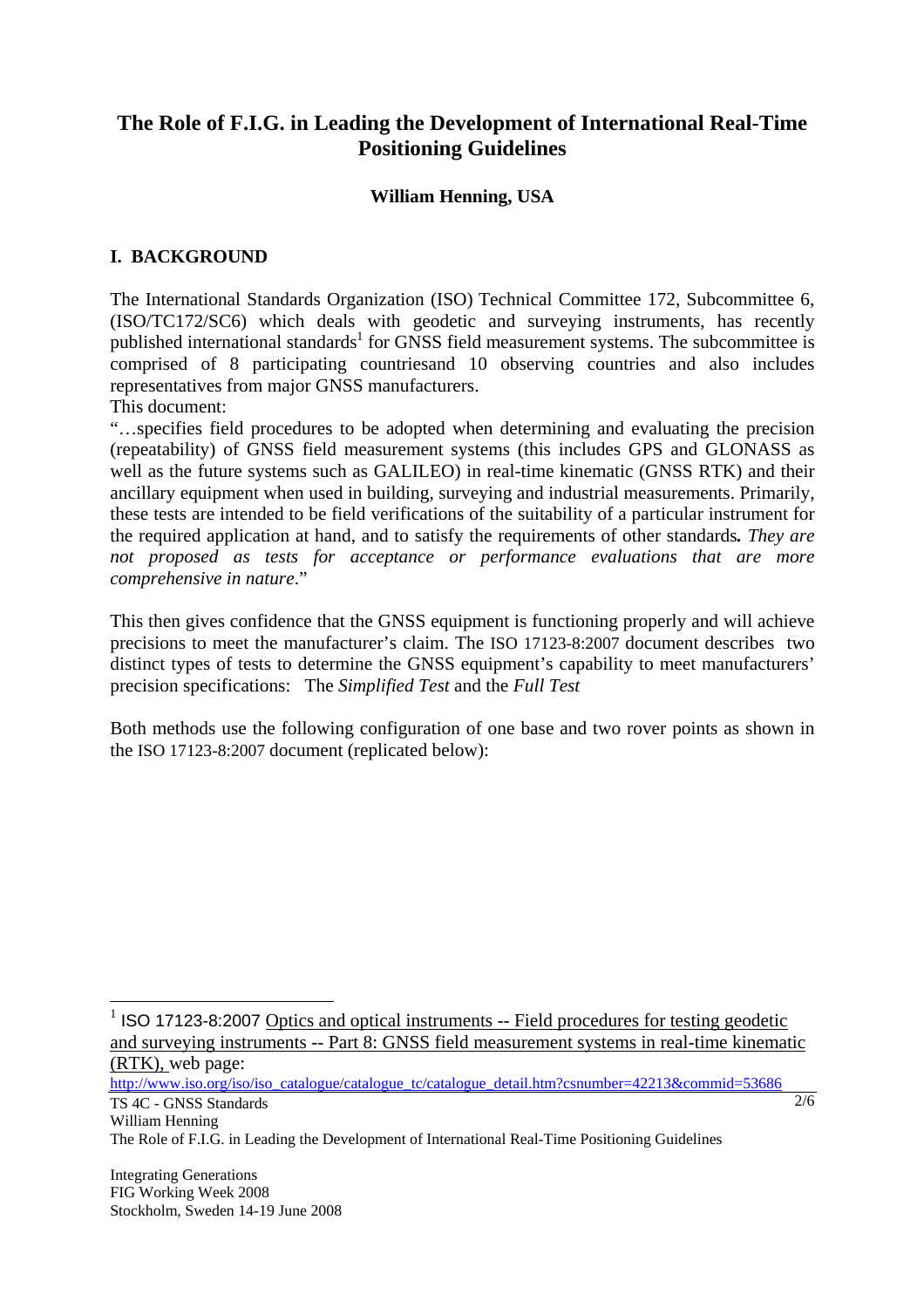

Figure 1 - Configuration of the field test network

In both tests, a 'series' is defined as a group of measurements obtained via real-time methods and taken at 5 "sets" or unique pairs of locations (rover 1 and rover 2), where each unique pair is visited for XXXX seconds, and these measurements are spaced 5 minutes apart. Such a series of measurements to the 5 pairs of rover locations are then compared to independent measurements of distance and height taken at a nominal precision of 3 mm or better.

The *Full Test* utilizes 3 such 'series' of these measurements to develop statistical values and statistical tests from least squares procedures, while the *Simplified Test* applies just one series. All measurements must fall within the manufacturer's deviation tolerances for horizontal and vertical precision (or if these are unavailable, 15 mm horizontal and 25 mm vertical). Temperature and general weather conditions are noted by the observer.

The extensive work put into these tests can therefore yield an assurance that the user's GNSS equipment conforms to manufacturers' specifications in typical field conditions.

While the ISO 17123-8:2007 document addresses one needed component of RTN standardization, it fails to answer other questions. It describes a precision test, but does not address coordinate accuracy or consistency. This is where FIG could play a leading role.

# **II. THE REAL-TIME USER COMMUNITY**

Because real-time positioning involves a multitude of variables that must be considered by the rover in field conditions, crafting concrete, reliable guidelines to ensure accurate positioning is not a straightforward task. Unlike static GNSS work involving post processed network adjustments, most users want the assurance of centimeter level precision positions on-the–fly, in the field. It is important that the user is aware of the following for performing reliable field work: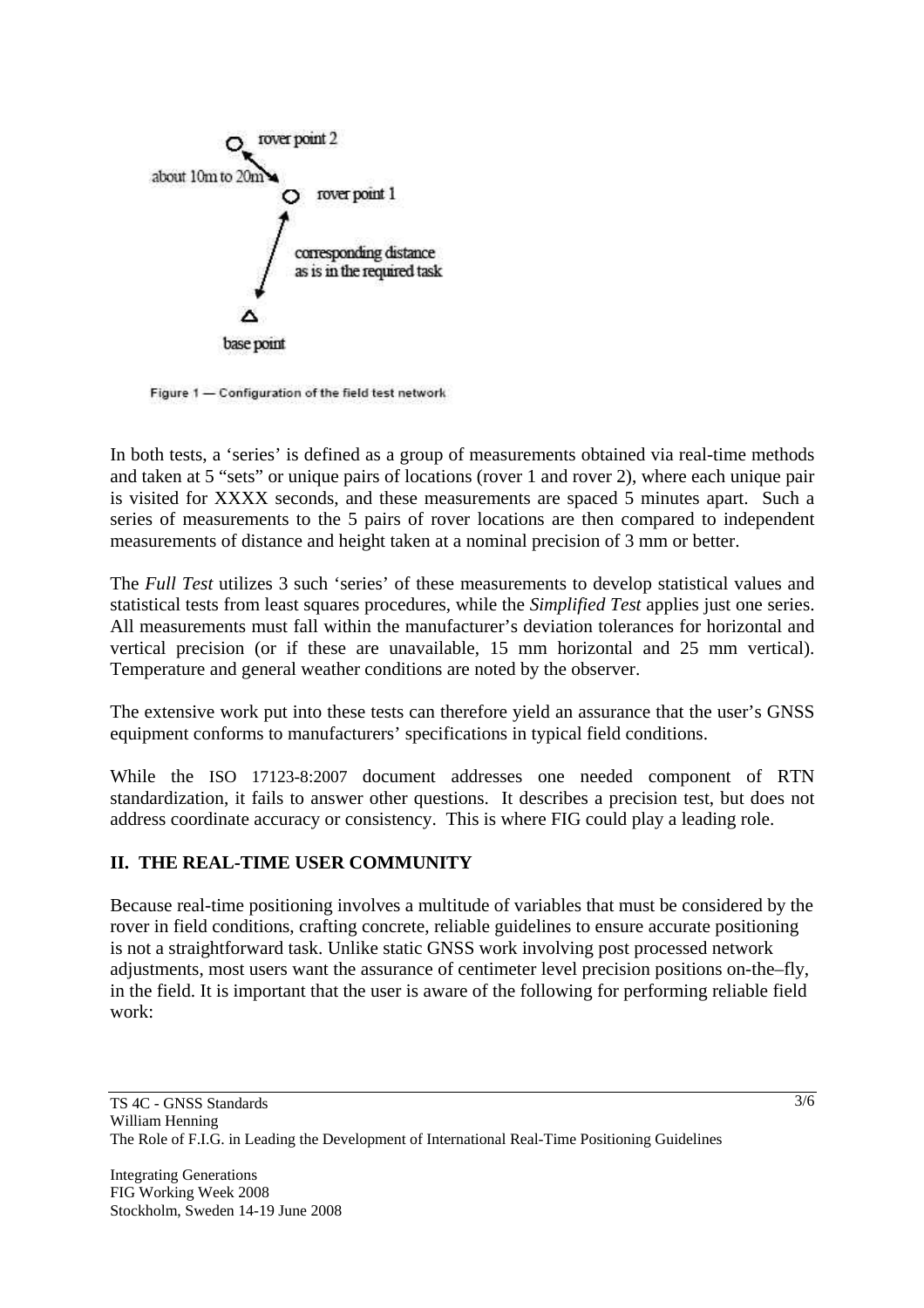- Multipath
- Position Dilution of Precision (PDOP)
- Baseline Root Mean Square (RMS)
- Number of satellites
- Elevation mask (or cut-off angle)
- Base accuracy- datum level, local level
- Base security
- Redundancy, redundancy, redundancy
- Part(s) Per Million Error (ppm) iono, tropo models, orbit errors
- Space weather- sunspot numbers, solar maximum
- Geoid quality
- Site calibrations (a.k.a. Localizations)
- Bubble adjustment
- Latency, update rate
- Fixed and float solutions
- Accuracy versus Precision
- Signal to Noise Ratio (S/N or C/N0)
- Float and Fixed Solutions
- Carrier phase
- Code phase
- VHF/UHF radio communication
- CDMA/SIM/Cellular TCP/IP communication
- WGS 84 versus local and national datums
- GPS, GLONASS, Galileo, Compass Constellations

Many public entities and other academic, scientific and private agencies have developed informal best methods to achieve their desired precision. There also exists varied documentation that attempts to deal with the plethora of variables present in this technology.

Even with these considerations, users across the world are increasingly turning to real-time technology for their applications. RTN are the norm in Europe and many parts of Asia and are presently sweeping across the USA. By providing interpolated correction parameters for atmospheric and orbit errors, the first order part-per-million (ppm) error is drastically reduced or eliminated. While there are many facets of RTN that need to be addressed to provide the user with homogenous, accurate coordinates, the focal point of any real-time positioning survey is at the rover. It is this place that must be first addressed by the real-time positioning survey community.

Finally, without an international standard, "best practices" developed by small groups either for academic or marketing purposes will not achieve the greater goal of absolute accuracy of RTN within a national or international datum, nor will it address the issues which will plague overlapping RTNs which process data in different ways.

4/6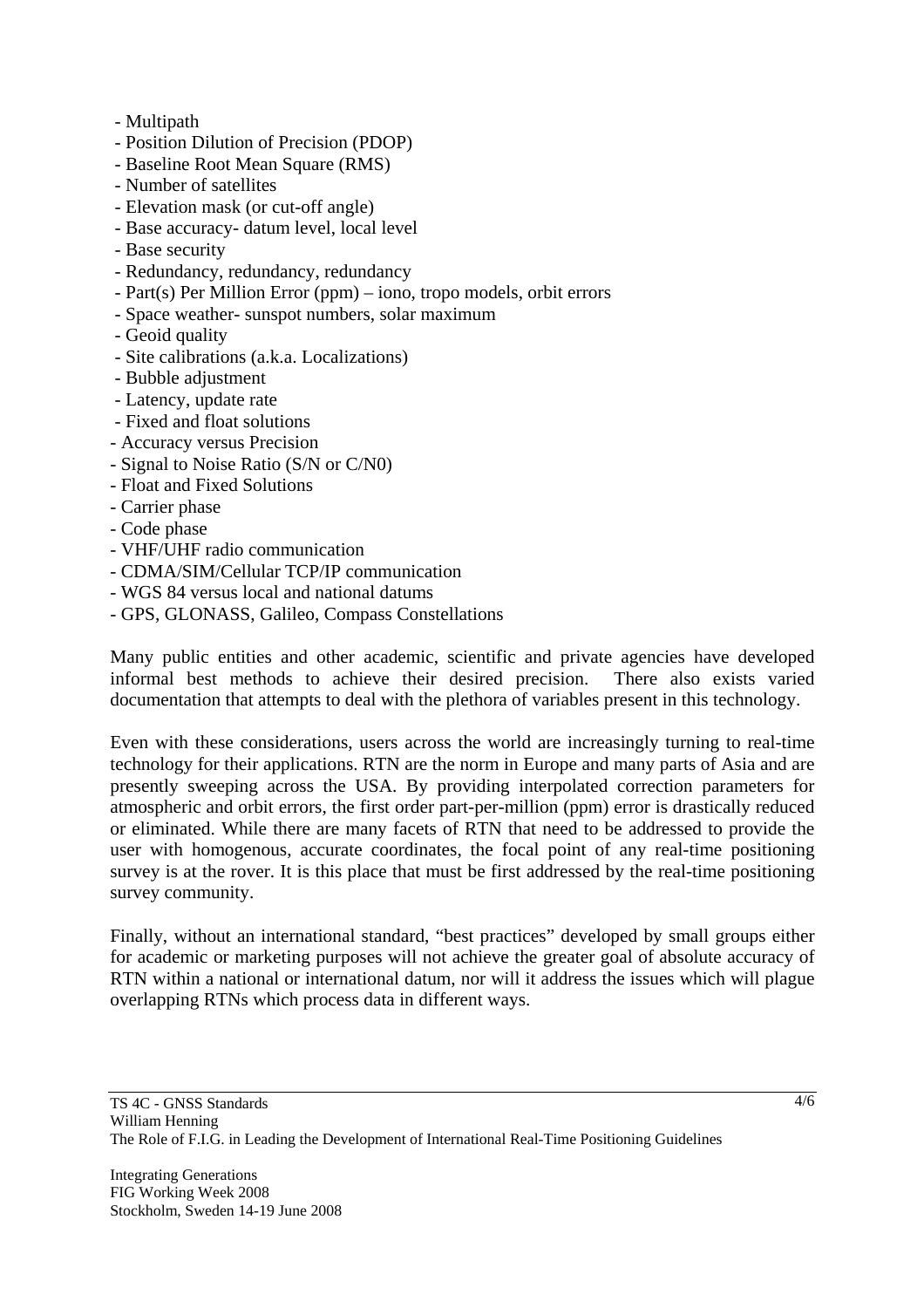#### **III. THE ROLE OF FIG COMMISSION 5**

There exists a need to produce an accepted, cohesive best-methods set of guidelines for world-wide users of real-time positioning. Therefore, as the preeminent international organization for surveyors, and as a liaison organization to ISO, it is incumbent upon FIG Commission 5 delegates to develop comprehensive user guidelines by assembling existing documentation from experienced users, unifying concepts important to achieving successful real-time campaigns, simplifying procedures to obtaining accurate results, and documenting proper procedures for legacy and current real-time users. FIG Commission 5 can augment the excellent work done by ISO/TC172/SC6 by taking further steps in user methodology to achieve certain accuracies at the 95% confidence level, and address the ability of all RTN operators to achieve accuracy and consistency within national and international datums. To this end, NGS has recently made publicly available draft user guidelines for classical realtime positioning<sup>2</sup>. User guidelines from several other countries were referenced to produce this document. (see *Acknowledgements*, page *i* and R*eferences,* page 75). A summary example of the precision (labeled accuracy) classes from these guidelines is replicated below:

|                             | ACCURACY CLASS SUMMARY TABLE                                                                                         |                                                                                |                                                                                                  |                                                                              |
|-----------------------------|----------------------------------------------------------------------------------------------------------------------|--------------------------------------------------------------------------------|--------------------------------------------------------------------------------------------------|------------------------------------------------------------------------------|
|                             | <b>CLASS RT1</b>                                                                                                     | <b>CLASS RT2</b>                                                               | <b>CLASS RT3</b>                                                                                 | <b>CLASS RT4</b>                                                             |
| <b>ACCURACY (TO BASE)</b>   | 0.015 HORIZONTAL., 0.025 VERTICAL                                                                                    | 0.025 HORIZONTAL., 0.04 VERTICAL                                               | 0.05 HORIZONTAL., 0.06 VERTICAL                                                                  | 0.15 HORIZONTAL., 0.25 VERTICAL                                              |
| REDUNDANCY                  | 2 2 LOCATIONS, 4-HOUR DIFFERENTIAL 12 2 LOCATIONS, 4-HOUR DIFFERENTIAL                                               |                                                                                | <b>NONE</b>                                                                                      | NONE                                                                         |
| <b>BASE STATIONS</b>        | 2 2 . IN CALERATION PROJECT CONTROL                                                                                  | RECOMMEND 2 IN CALERATION                                                      | 21. N CALIBRATION                                                                                | 21, N CALERATION RECOMMENDED                                                 |
| <b>PDOP</b>                 | $\leq 2.0$                                                                                                           | \$3.0                                                                          | $\leq 4.0$                                                                                       | ≤60                                                                          |
| <b>RMS</b>                  | ≤ 0.01 M                                                                                                             | s 0.015 M                                                                      | < 0.03 M                                                                                         | \$0.05 M                                                                     |
| <b>COLLECTION INTERVAL</b>  | 1 SECOND FOR 3-MINUTES                                                                                               | 5 SECONDS FOR 1-MNUTE                                                          | 1 SECOND FOR 15 SECONDS                                                                          | 1 SECOND FOR 10 SECONDS                                                      |
| <b>SATELLITES</b>           | $\geq 7$                                                                                                             | 26                                                                             | 呂                                                                                                | 25                                                                           |
| <b>BASELINE DISTANCE</b>    | <b>510 KM</b>                                                                                                        | s 15 KM                                                                        | ≤ 20 KM                                                                                          | ANY WITH FIXED SOLUTION                                                      |
| <b>TYPICAL APPLICATIONS</b> | PROJECT CONTROL<br>CONSTRUCTION CONTROL POINTS<br>CHECK ON TRAVERSE LEVELS<br>SCIENTIFIC STUDIES<br>PAVING STAKE OUT | DENSIFICATION CONTROL<br>TOPOGRAPHIC CONTROL<br>PHOTOPONTS<br>UTLITY STAKE OUT | <b>TOPOGRAPHY</b><br><b>CROSS SECTIONS</b><br><b>AGRICULTURE</b><br>ROAD GRADING<br>SITE GRADING | SITE GRADING<br>VETLANDS<br><b>GISPOPULATION</b><br>MAPPINE<br>EMVIROMMENTAL |

The broad range of international surveyors who have used real-time applications for many years can draw on their experience to produce a document which would remain the international standard, and thus be referenced both academically as well as for contractual work performed using real-time methods. It should be noted that due to the dynamic nature of the technology (additional and changing constellations and frequencies, better hardware and firmware, increased communication technology and coverage, etc.), the guidelines must be regularly updated. Additionally, they must be ported over to be applicable to users of RTN by addressing the particular conditions involved.

Therefore, the next steps proposed toward this end are:

1. The Commission 5 delegates must become familiar with the ISO/TC172 standards as a building block.

 $\overline{a}$ 

<sup>&</sup>lt;sup>2</sup> National Geodetic Survey User Guidelines for Real Time GNSS Positioning, v 2.0 April 2008, Henning, William. Web page http://www.ngs.noaa.gov/